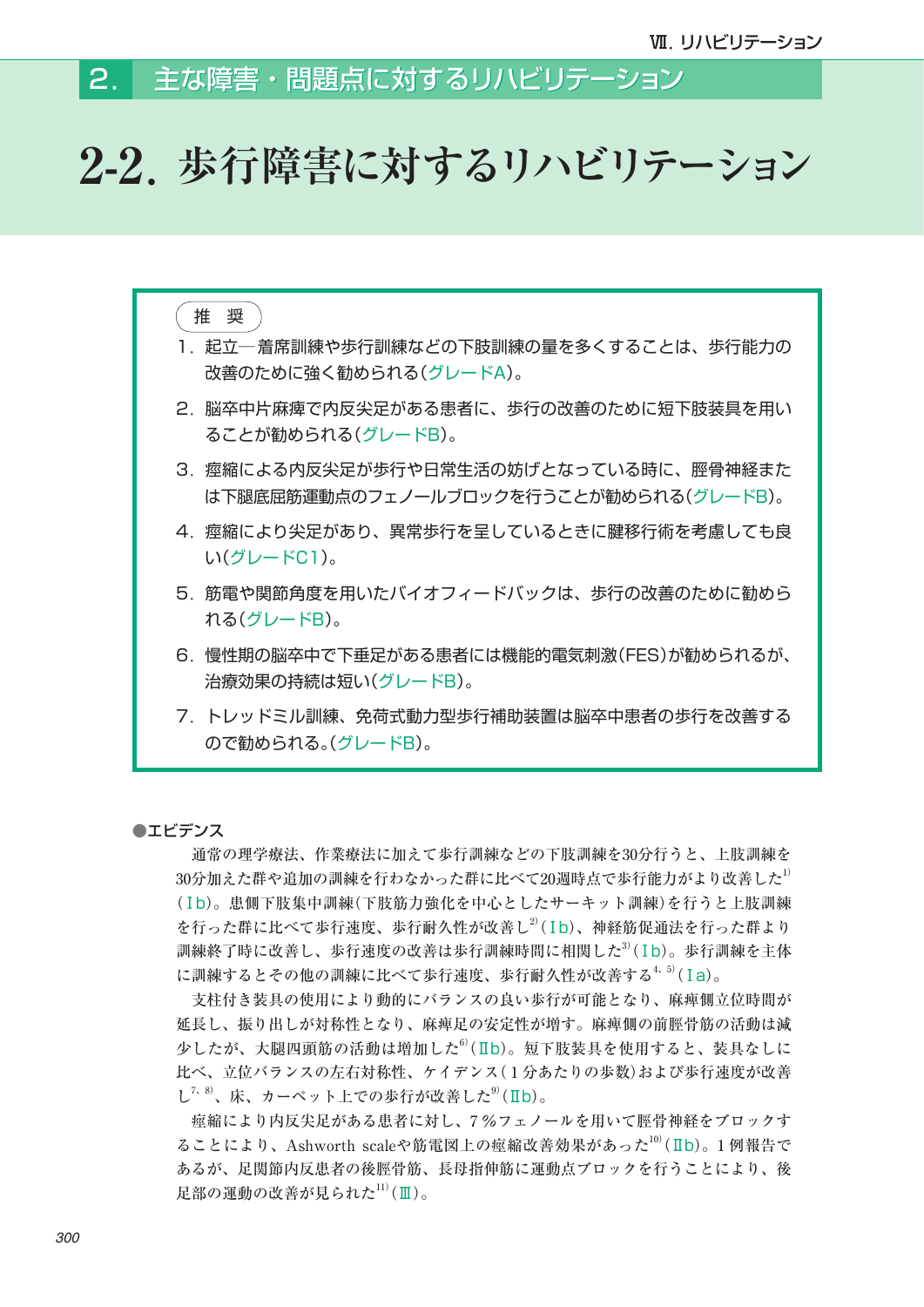痙縮により尖足があり異常歩行を呈している時、アキレス腱延長術などの足関節矯正手 術を行うと、歩きやすさの改善が見られ、60~79%で装具が不要となり、矯正は長期間維 持され満足度も高かった $12, 13$ )(IIb)。手術により装具なしでも、歩行スピード、歩行の対 称性が装具装着時と同程度であった<sup>14)</sup>(Ⅱb)。長母趾屈筋腱移行術が前脛骨筋移行術より 効果があるとする報告がある $^{15}$ (Ia)。

筋電バイオフィードバックは、歩行の改善、特に足背屈改善に効果があり $^{16-20)}$ (Ia)、ま た反張膝にも効果がある21)(Ⅰb)。特に筋電バイオフィードバックとFESを組み合わせる とより効果がある22)。一方、筋電バイオフィードバックによる効果はないとの報告もあ る23、24)(Ⅰb)。また関節角度を用いたバイオフィードバックは、筋電バイオフィードバッ クより歩行速度の改善により効果があったという報告がある<sup>25)</sup>(Ib)。歩隔(両足接地位置 の左右の幅)が狭い患者に対し、歩隔によって音がでるバイオフィードバックを通常の理 学療法に加えると歩隔の改善に効果があった $^{26)}$ (Ib)。

慢性期の脳卒中で、下垂足がある患者に総腓骨神経刺激を行うと歩行が改善する<sup>27、28)</sup>(Ⅰb)。 また急性期の患者でも通常の理学療法にFESを加えることで足背屈力や歩行の改善に効果 があり自宅退院率が改善した<sup>29)</sup>(Ib)。FESをバイオフィードバックと組み合わせるとよ り有効である $^{22)}$ (Ib)。ただし、FESを止めた後の効果の持続については否定的である $^{27)}$ (Ib)。 埋め込み型腓骨神経刺激装置も合併症なく、歩行速度·歩行距離を改善する<sup>30、31)</sup>(Ⅰb、Ⅱb)。

 免荷のないトレッドミル歩行訓練で平地歩行訓練より歩行の一部のパラメーターが改善  $L$ たという報告がある $32-34$ )(Ib)が、改善に有意差がなかったという報告もある $35$ )(Ia)。 部分免荷トレッドミル歩行訓練は神経筋促通法より歩行速度、歩行距離を改善させた<sup>36、37)</sup> (Ⅰb)。また重症者や高齢者では部分免荷トレッドミル訓練は免荷のないトレッドミル訓 練より歩行速度、歩行距離を改善させたという報告がある38)(Ib)。一方、部分免荷トレッ ドミル歩行訓練は平地歩行訓練と歩行の改善に有意差がないという報告もある39-42)(Ⅰb) が、片麻痺、半盲、半身感覚障害を伴った重度の患者では平地歩行訓練より歩行スピード、 歩行の耐久性が有意に改善した39)(Ⅰb)。15文献のメタアナリシスではトレッドミル歩行 訓練は免荷ありなしにかかわらず他の治療法に比べて、歩行スピード、歩行介助量の改善 に有意差はないが、トレッドミル上を介助なしで歩ける患者は、部分免荷トレッドミルに より歩行速度が改善する傾向がある43)(Ⅰa)。トレッドミル上で歩行訓練を行う際に下肢 の動作を補助する免荷式動力型歩行補助装置を使用すると、歩行自立の割合、6 分間歩行 距離が有意に改善した $44)$ (Ia)。

(附記)

 脳卒中片麻痺患者に対する歩行訓練は、通常平行棒内歩行から開始され、4 脚杖歩行、T字杖 歩行と進めて行き、介助歩行から監視歩行、独歩と進めて行くのが一般的である。装具装着によ り歩行がより安定する患者には、装具を装着し歩行訓練を行う。装具の種類には長下肢装具、短 下肢装具などがあり、患者の麻痺や痙縮、感覚障害、下肢変形などにより適切な装具を選択する。 内反尖足があり装具装着でも十分矯正されない場合、フェノール溶液で下腿三頭筋の運動点ブ ロックや脛骨神経ブロックを行うが、脛骨神経ブロックでは感覚障害を起こすことがある。慢性 期において各種治療で変形が改善しない時、腱延長・移行術を考慮する。装具、ブロックは個々 の症例により適応が決定され、エビデンスレベルの高い文献がないが、臨床上は重要な治療法で ある。

 トレッドミル歩行訓練は脳卒中患者の回復期から慢性期の歩行訓練として行われることが多 い。メタアナリシスでは効果が証明されなかったが、歩行訓練の量が多ければより歩行が改善す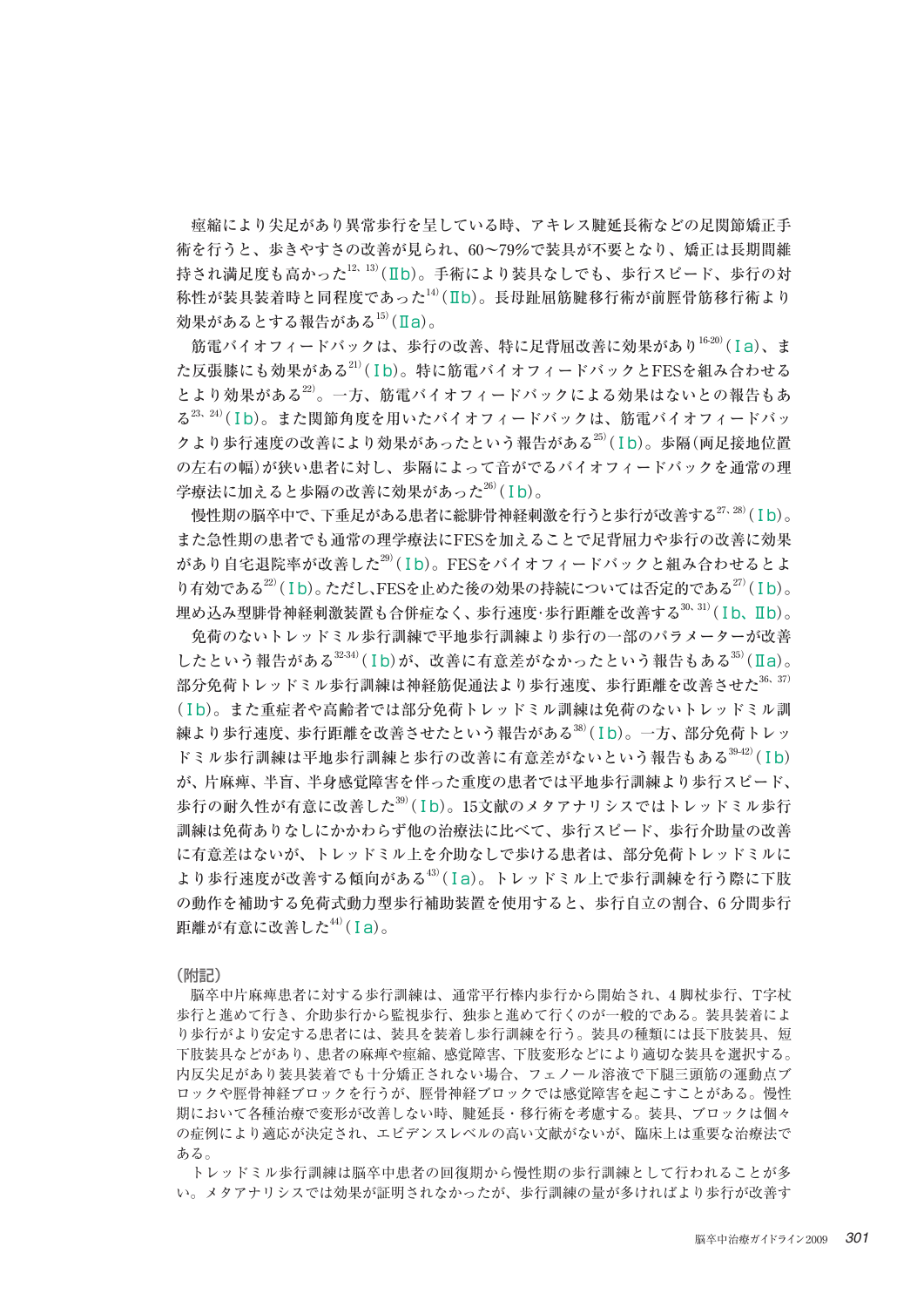ることが知られており、十分な歩行訓練が行えない症例では部分免荷トレッドミル訓練を試みて も良いと思われる。バイオフィードバックや電気刺激はエビデンスレベルの高い文献が多いが、 各施設の状況により実施すれば良い。

#### 引用文献

- 1)Kwakkel G, Wagenaar RC, Twisk JW, Lankhorst GJ, Koetsier JC. Intensity of leg and arm training after primary middle-cerebral-artery stroke: a randomised trial. Lancet 1999; 354:191-196
- 2) Dean CM, Richards CL, Malouin F. Task-related circuit training improves performance of locomotor tasks in chronic stroke: a randomized, controlled pilot trial. Arch Phys Med Rehabil 2000;81:409-417
- 3) Richards CL, Malouin F, Wood-Dauphinee S, Williams JI, Bouchard JP, Brunet D. Taskspecific physical therapy for optimization of gait recovery in acute stroke patients. Arch Phys Med Rehabil 1993;74:612-620
- 4) van de Port IG, Wood-Dauphinee S, Lindeman E, Kwakkel G. Effects of exercise training programs on walking competency after stroke:a systematic review. Am J Phys Med Rehabil 2007;86:935-951
- 5) French B, Thomas LH, Leathley MJ, Sutton CJ, McAdam J, Forster A, et al. Repetitive task training for improving functional ability after stroke. Cochrane Database Syst Rev 2007(4):CD006073
- 6) Hesse S, Werner C, Matthias K, Stephen K, Berteanu M, Non-velocity-related effects of a rigid double-stopped ankle-foot orthosis on gait and lower limb muscle activity of hemiparetic subjects with an equinovarus deformity. Stroke 1999;30:1855-1861
- 7) Tyson SF, Thornton HA. The effect of a hinged ankle foot orthosis on hemiplegic gait: objective measures and users' opinions. Clin Rehabil 2001;15:53-58
- 8) Wang RY, Yen L, Lee CC, Lin PY, Wang MF, Yang YR. Effects of an ankle-foot orthosis on balance performance in patients with hemiparesis of different durations. Clin Rehabil 2005;19:37-44
- 9)Sheffler LR, Hennessey MT, Naples GG, Chae J. Peroneal nerve stimulation versus an ankle foot orthosis for correction of footdrop in stroke:impact on functional ambulation. Neurorehabil Neural Repair 2006;20:355-360
- 10)Kirazli Y, On AY, Kismali B, Aksit R. Comparison of phenol block and botulinus toxin type A in the treatment of spastic foot after stroke:a randomized, double-blind trial. Am J Phys Med Rehabil 1998; 77:510-515
- 11) Detrembleur C, Renders A, Willemart T, van den Hecke A. Usefulness of gait analysis combined with motor point block in a stroke patient. Acta Neurol Belg  $2000$ ;  $100:107-110$
- 12) 岩谷力,田川宏,阿部績. 脳卒中片麻痺患者の痙性内反尖足に対する腱形成術の予後調査. 整形外科 1985;36:771-780
- 13)Yamamoto H, Okumura S, Morita S, Obata K, Furuya K. Surgical correction of foot deformities after stroke. Clin Orthop Relat Res 1992(282):213-218
- 14) 小野崎晃. 脳卒中片麻痺における足関節機能再建術の評価 歩行分析による検討を中心に. リハビリテーション医学 1993;30:127-137
- 15)Morita S, Muneta T, Yamamoto H, Shinomiya K. Tendon transfer for equinovarus deformed foot caused by cerebrovascular disease. Clin Orthop Relat Res 1998(350): 166-173
- 16) Basmajian JV, Kukulka CG, Narayan MG, Takebe K. Biofeedback treatment of foot-drop after stroke compared with standard rehabilitation technique: effects on voluntary control and strength. Arch Phys Med Rehabil 1975; 56:231-236
- 17)Burnside IG, Tobias HS, Bursill D. Electromyographic feedback in the remobilization of stroke patients: a controlled trial. Arch Phys Med Rehabil 1982; 63:217-222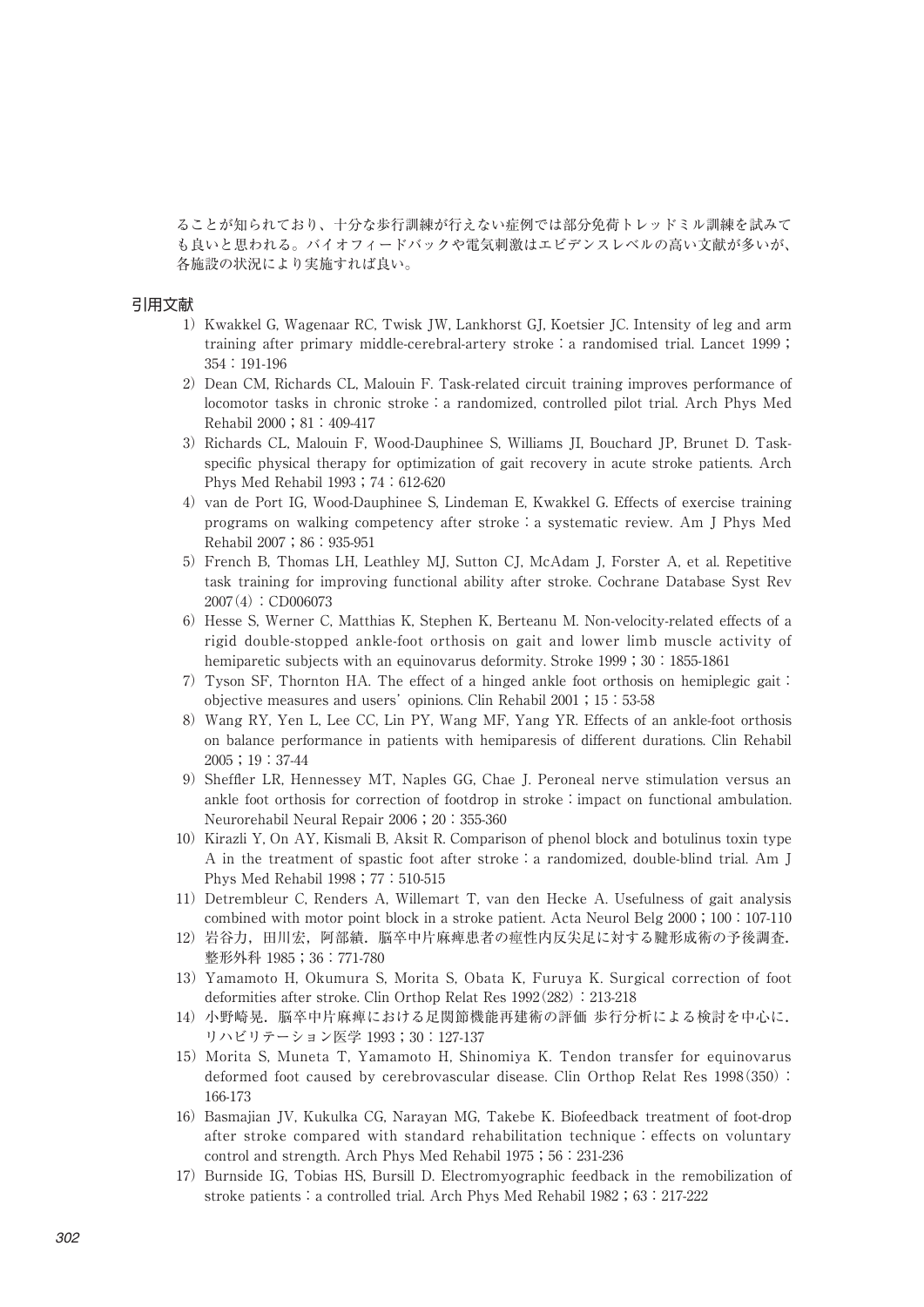- 18)Colborne GR, Olney SJ, Griffin MP. Feedback of ankle joint angle and soleus electromyography in the rehabilitation of hemiplegic gait. Arch Phys Med Rehabil 1993; 74:1100-1106
- 19)Intiso D, Santilli V, Grasso MG, Rossi R, Caruso I. Rehabilitation of walking with electromyographic biofeedback in foot-drop after stroke. Stroke 1994; 25:1189-1192
- 20) Moreland JD, Thomson MA, Fuoco AR. Electromyographic biofeedback to improve lower extremity function after stroke: a meta-analysis. Arch Phys Med Rehabil  $1998$ ; 79: 134-140
- 21) Morris ME, Matyas TA, Bach TM, Goldie PA. Electrogoniometric feedback: its effect on genu recurvatum in stroke. Arch Phys Med Rehabil 1992;73:1147-1154
- 22) Cozean CD, Pease WS, Hubbell SL. Biofeedback and functional electric stimulation in stroke rehabilitation. Arch Phys Med Rehabil 1988; 69:401-405
- 23) Bradley L, Hart BB, Mandana S, Flowers K, Riches M, Sanderson P. Electromyographic biofeedback for gait training after stroke. Clin Rehabil 1998; 12:11-22
- 24)Mulder T, Hulstijn W, van der Meer J. EMG feedback and the restoration of motor control. A controlled group study of 12 hemiparetic patients. Am J Phys Med  $1986$ ;  $65$ : 173-188
- 25)Mandel AR, Nymark JR, Balmer SJ, Grinnell DM, O'Riain MD. Electromyographic versus rhythmic positional biofeedback in computerized gait retraining with stroke patients. Arch Phys Med Rehabil 1990; 71:649-654
- 26)Aruin AS, Hanke TA, Sharma A. Base of support feedback in gait rehabilitation. Int J Rehabil Res 2003;26:309-312
- 27) Burridge JH, Taylor PN, Hagan SA, Wood DE, Swain ID, The effects of common peroneal stimulation on the effort and speed of walking: a randomized controlled trial with chronic hemiplegic patients. Clin Rehabil 1997; 11:201-210
- 28) Granat MH, Maxwell DJ, Ferguson AC, Lees KR, Barbenel JC. Peroneal stimulator; evaluation for the correction of spastic drop foot in hemiplegia. Arch Phys Med Rehabil 1996;77:19-24
- 29) Yan T, Hui-Chan CW, Li LS. Functional electrical stimulation improves motor recovery of the lower extremity and walking ability of subjects with first acute stroke: a randomized placebo-controlled trial. Stroke 2005;36:80-85
- 30)Kottink AI, Hermens HJ, Nene AV, Tenniglo MJ, van der Aa HE, Buschman HP, et al. A randomized controlled trial of an implantable 2-channel peroneal nerve stimulator on walking speed and activity in poststroke hemiplegia. Arch Phys Med Rehabil 2007;88: 971-978
- 31) Burridge JH, Haugland M, Larsen B, Pickering RM, Svaneborg N, Iversen HK, et al. Phase II trial to evaluate the ActiGait implanted drop-foot stimulator in established hemiplegia. J Rehabil Med 2007;39:212-218
- 32)Laufer Y, Dickstein R, Chefez Y, Marcovitz E. The effect of treadmill training on the ambulation of stroke survivors in the early stages of rehabilitation  $\cdot$  a randomized study. J Rehabil Res Dev 2001;38:69-78
- 33)Ada L, Dean CM, Hall JM, Bampton J, Crompton S. A treadmill and overground walking program improves walking in persons residing in the community after stroke: a placebocontrolled, randomized trial. Arch Phys Med Rehabil 2003;84:1486-1491
- 34)Macko RF, Ivey FM, Forrester LW, Hanley D, Sorkin JD, Katzel LI, et al. Treadmill exercise rehabilitation improves ambulatory function and cardiovascular fitness in patients with chronic stroke: a randomized, controlled trial. Stroke  $2005$ ; 36:2206-2211
- 35)Liston R, Mickelborough J, Harris B, Hann AW, Tallis RC. Conventional physiotherapy and treadmill re-training for higher-level gait disorders in cerebrovascular disease. Age Ageing 2000;29:311-318